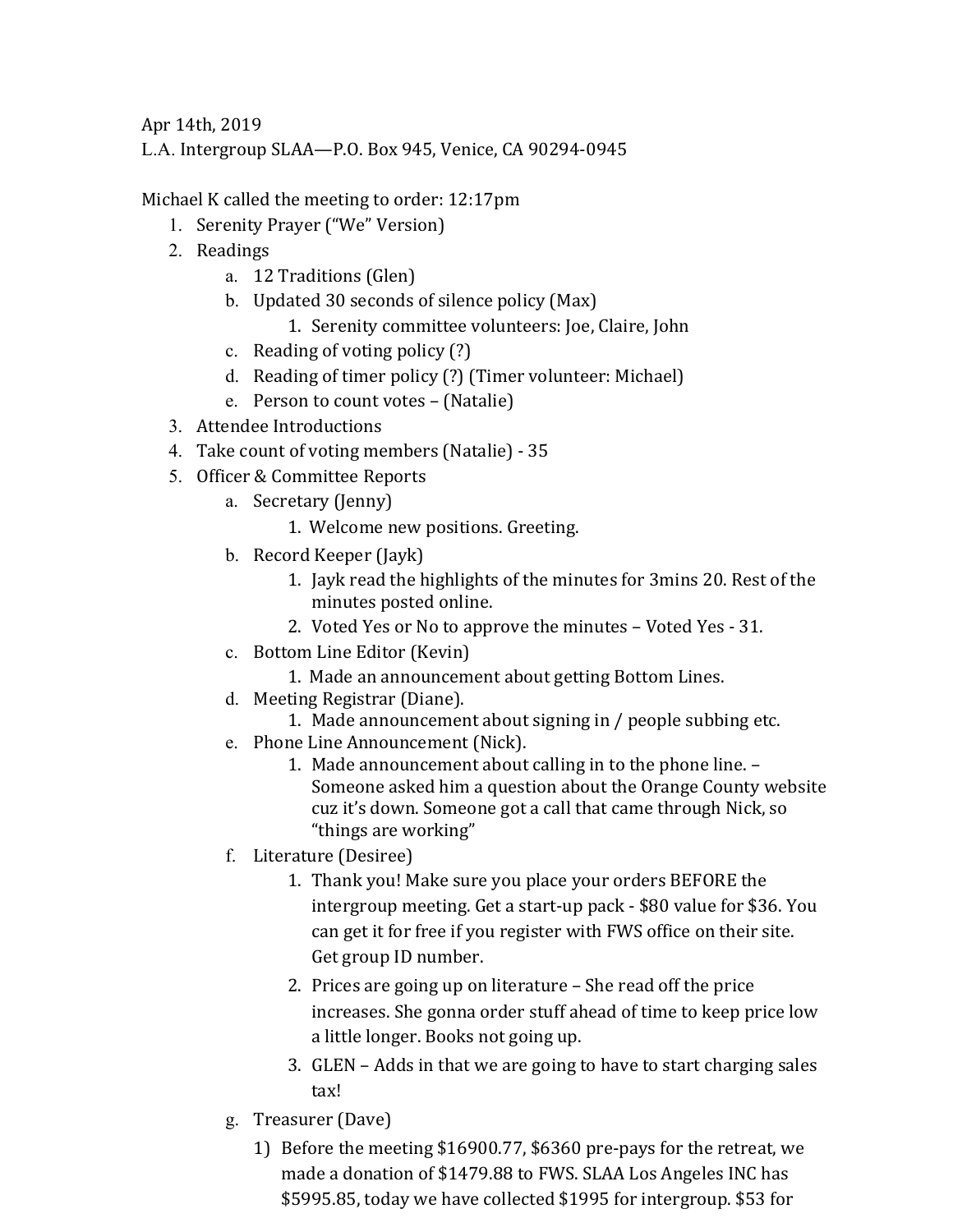J&T, and etc for FWS.

- h. Mail Clerk (Tim)
	- 1. All we got was junk mail this month.
	- 2. Lisa said someone keeps getting their mail returned when they're mailing them to the mail thing.
- i. Journal Rep (Lisa)
	- 1. Flyers for the next question of the day. Pass 'em out, y'all!
	- 2. Celebrating the  $31<sup>st</sup>$  anniversary of the journal.
	- 3. Mail in a subscription card.
- $i.$  Webmaster for SLAA website Max B
	- 1. 13,340 views! A new record. 4,575 visitors.
	- 2. Having email issues- Officers need to go in and clean out the email boxes. Cuz that is creating mail issues.
	- 3. Officers need to give Max their email address so they can have their email addresses set up.
	- 4. Send us a splash page for your specific meeting.
- j. Workshops & Retreats (Glen)
	- 1 Filling in for Asher. Passing out flyers.
	- 2 Will not be small group sharing. Will be a panel of people talking about addiction. Then interactive responses. And then another workshop on withdrawal. And then one on freedom - What does freedom look like in SLAA?
	- 3 San Francisco has two retreats per year. He printed their May flyer. SF retreat is more fun than LA.
	- 4 Flyers for women's retreat -
	- 5 Alicia makes an announcement about the women's retreat  $-30$ total spaces at Sera retreat center. Less than a month away. Women from around the world.
- k. Jails and Treatment Centers Committee (Sammy)
	- 1. Sammy is filling in but doesn't know what to say.
	- 2. Andrea jumps in to say the  $\sqrt{2}$  meeting will not be held today.
- l. ABM Delegate Announcements
	- 1. Carol May is individual contribution month! You can donate up to \$20K!
	- 2. And the international fundraiser auction thing for the ABM Los Angeles brought nothing last year. We need to bring something! Please announce this at your meeting!!!!!!
- m. Speaker List Keeper Alex Is not here.
- n. Literature Copier Kevin Simple announcement.
- o. Conference Literature Committee Conduit Sheraz Is not here.
- p. Sponsorship Committee Lenore
	- 1. The weekly monthly phone meeting number has been changed – **712.770.5537 – access code is 754522** Monday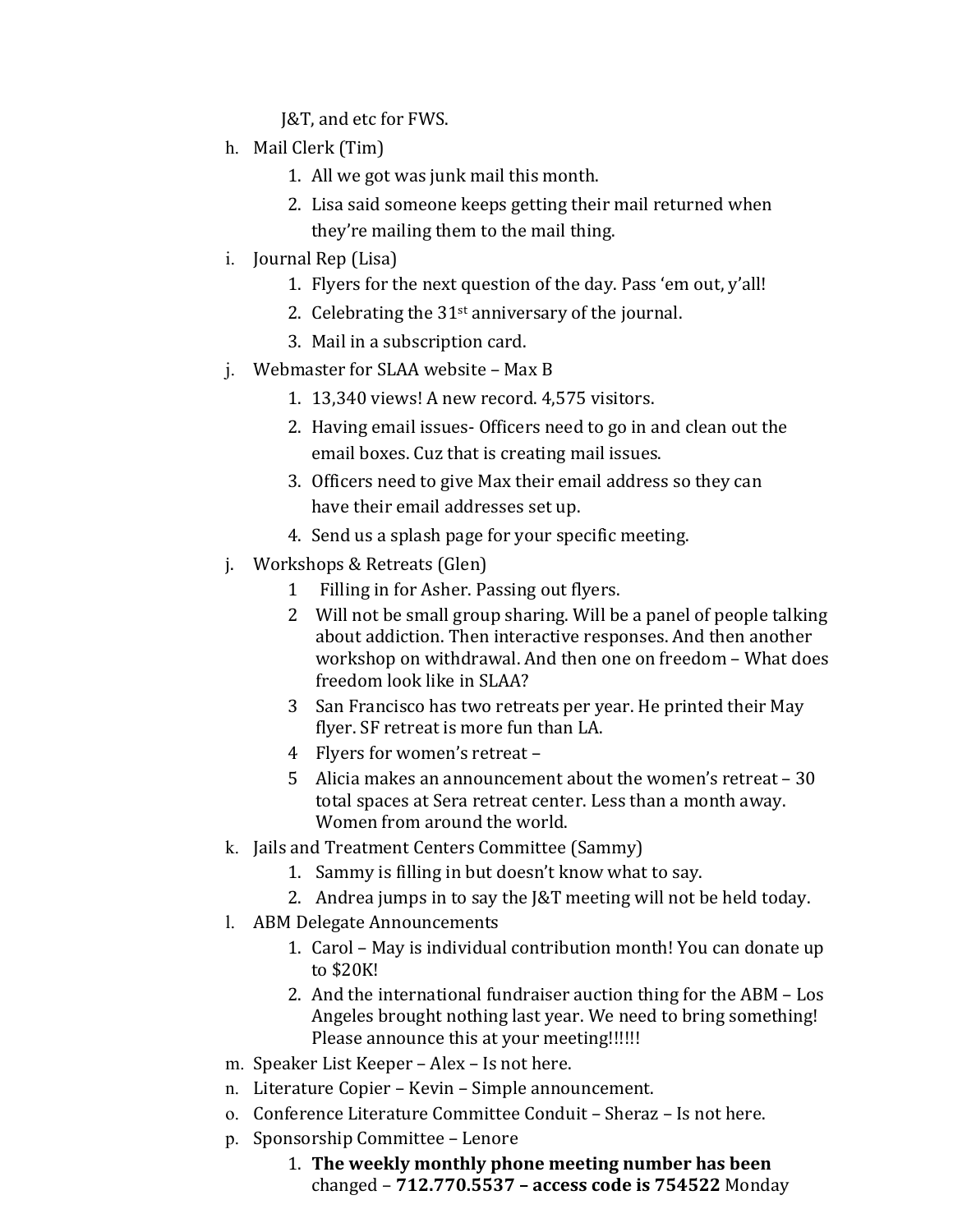night at 5pm PST. Closed all gender meeting.

- q. Translation Committee Conduit Unelected.
- r. Steps Traditions and Concepts Conduit Mona She not here.
- 6. Old business.
	- a. Translation Committee Conduit Michael reads the description. -Jayk talks about his personal experience with the position. -
		- 1. Tim volunteers for that position. He is currently the mail clerk. Tim steps out and we discuss.
		- 2. PROS n CONS Glen says Tim does a good job and nobody wants to do the job. Another guy says "Tim is solid."
		- 3. 38 people voted Yes for Tim to be it. TIM ELECTED
	- b. Non Profit Committee Carol announces
		- 1. She points out the minutes of the Trustees / Committee meeting. - Glen asks about the money getting deposited, and Treasurer says it was.
		- 2. Carol announces that the tax deadline was met, the money deposited, and now what remains is to elect the permanent Trustees.
		- 3. Discussion of how many people going to be elected Trustees. 5-7 people. We'll see today.
		- 4. Carol reads the duties as we get into elections. Meet at least once a year. Trustees will look at bylaws. Trustees will vote for corporate officers within the board of Trustees. Board does not make decisions about spending of money-Intergroup still will. Trustees will just file paperwork.
		- 5. Term is one year. Liability Insurance coming in the future. Using the spirit of rotation so people aren't there forever. And it's okay for people to do a second year.
		- 6. Carl volunteers his experience in non-profit governance. Questions are asked about Trustees electing themselves, whether Trustee meeting is open to Intergroup members. -Stuff like this will be voted on later. We just gonna vote on who gets elected as Trustees.
	- c. Voting on a motion Motion that the Intergroup elect 5-9 Trustees to the Trustee board. (2 years sobriety, 2 years in Intergroup, 2 years in program, must participate in IG meetings)
		- 1. Call for volunteers All four people who are **Jenny, Diane, Carol, and Dave** are nominated and seconded. Carol nominates Glen, Jayk seconds.
		- 2. All the five people stand up and talk about themselves.
		- 3. Glen talks about himself. PROS and CONS. Tim PRO. Dave